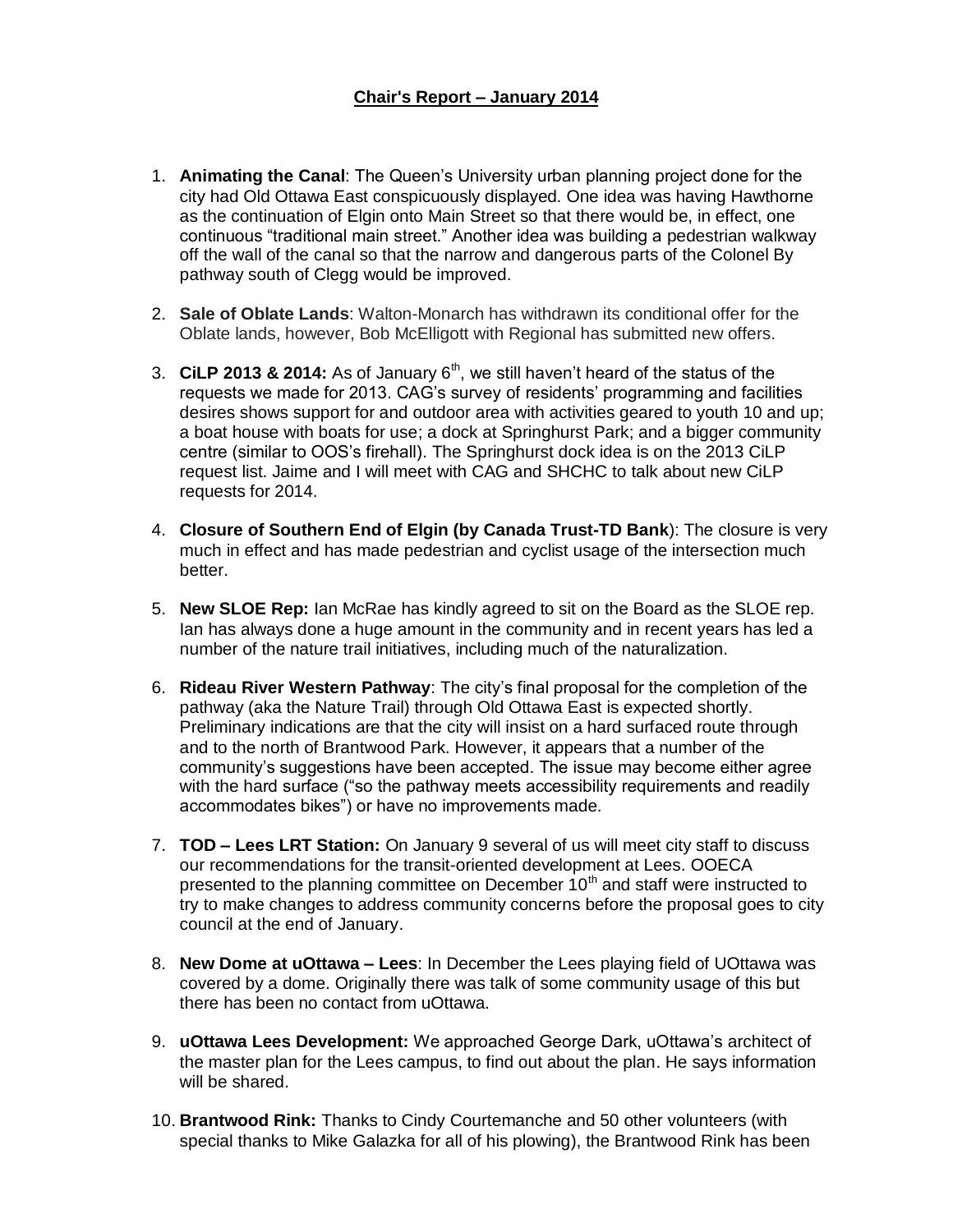open for more than a month. It was the first "natural ice" outdoor rink to open in the entire city.

- 11. **Councillor's Cup:** OOE will host the seventh annual Councillor's Cup at Brantwood Rink either January  $25<sup>th</sup>$  or February1. The Cup represents shinny supremacy in the heart of the capital as the five communities of Capital Ward ice their finest. The OOE Hosers have won four times so far.
- 12. **NCC - Urban Parks Master Plan:** I've heard that the NCC is preparing a master plan for its urban parks and I've asked that they consult with the association so that we can talk about improvements to the NCC lands along the OOE portion of the canal. I've also suggested that there are improvements that could be made in the near rather than distant future.
- 13. **Michael Qaqish** David Chernushenko's Office: Michael has resigned to become a candidate for Gloucester – South Nepean in the city election.
- 14. **Lansdowne – Traffic Improvements:** Improvements recommended by the three sister communities have been provided to the Mayor's office and a meeting is requested with the Mayor. Ron is the OOECA rep on the city's Lansdowne Transportation Advisory Committee (See below).

#### **GCA, OSCA & OOECA Community Traffic Plan Priority Recommendations to Help Make Lansdowne a Success for the City and Residents Alike (November 21, 2013)**

## **A) Measures that the City has responded to positively, but which need to be accelerated:**

- 1. Change pedestrian signals on Bank Street in the Glebe and Old Ottawa South so they do not require a button push to activate when the light turns green.
- 2. Implement a guest parking zone and more restrictive parking policies on the residential streets closest to Lansdowne
- 3. Advance the construction of the O'Connor (downtown and Glebe) and Glebe Neighbourhood bikeways so that they can be used to access Lansdowne (currently there are no plans to construct any of these elements of the Cycling Transportation Master Plan until 2015 or much later), as well as elements that will connect cycling routes in Old Ottawa South to Lansdowne including the bike path on Colonel By Driveway (from the south)
- 4. Build the pedestrian/canal bridge at Fifth and Clegg much sooner than 2020!
- 5. To lobby the NCC to quickly implement safe crossings on the QED at Fifth Avenue and Queen Elizabeth Place, and priority crossings identified on Colonel By Driveway in OOE and OOS (e.g. at Clegg and at Bank Street Bridge).

# **B) Measures that the City has not yet agreed to:**

- 1. For stadium events at Lansdowne, do not allow QED shuttle buses to use Lakeside (use arterials instead) and only use the Fifth and Sunnyside "alternative route" on an exception basis (not 50% of the time as is currently planned)
- 2. Close Holmwood (east of Bank) at or near Bank Street (so it becomes twoway from Adelaide to Bank) or a similar measure to restrict traffic in that area to residents-only